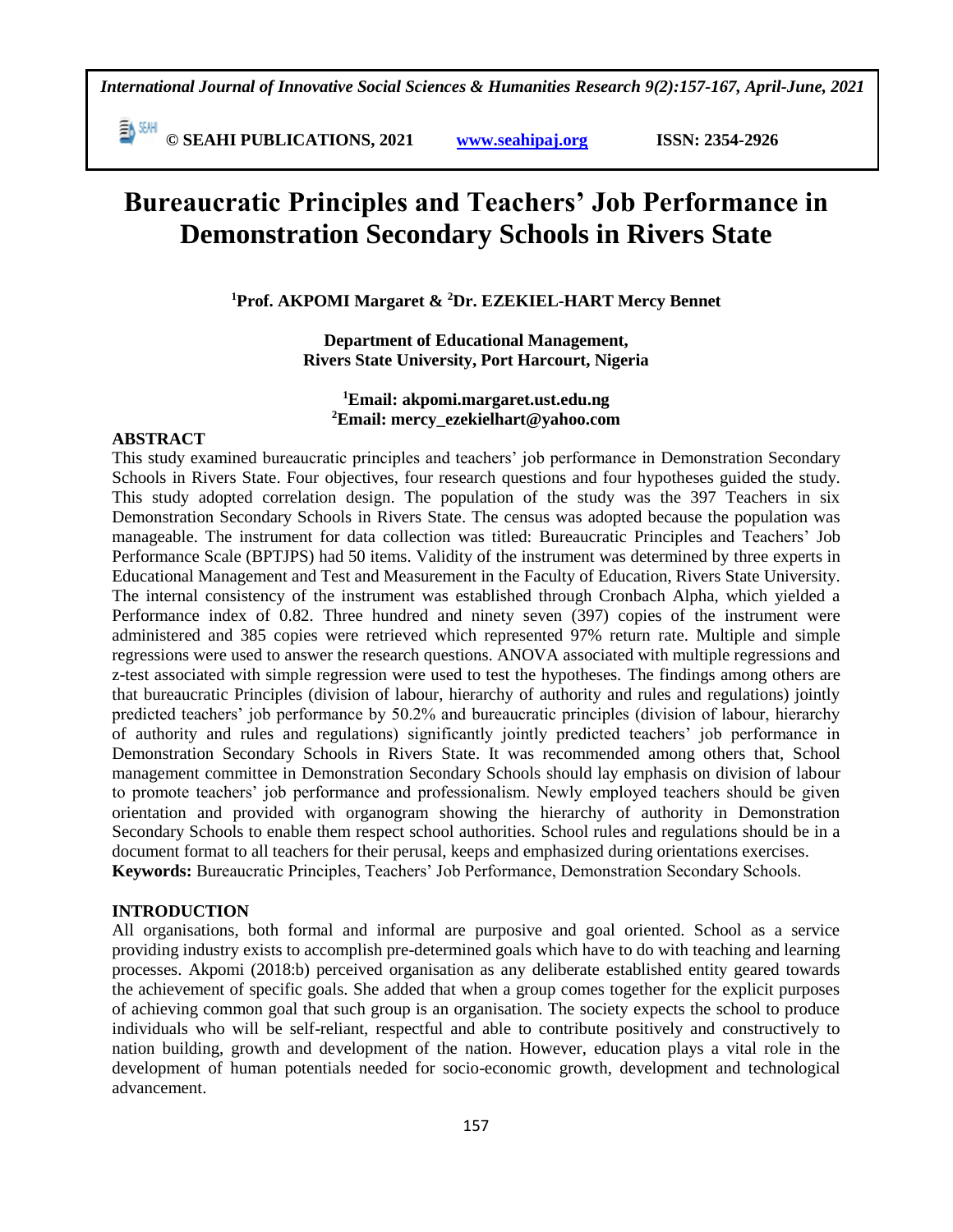In order to actualize these objectives in the school, the school principals who are seen as managers, leaders and the image makers of the school are at the centre point of school bureaucratic principles and leaders and the image makers of the school are at the centre point of school bureaucratic principles and any of their actions will make or mar teachers' job performance. The principal acts as an innovative manager, good coordinator and an environmental manager who ensures that educational goals are achieved. This is because the world is a global village and individual tastes and preferences have changed, the world expects new and quality products (students) who can give the society the best developmental the world returns. This cannot be achieved without teachers' job performance.

Teachers' job performance could be seen as those activities executed by teachers in a defined school setting to actualize desired effects on students. This includes teachers' overall participation

in the administration of the school so that the expected goals and objectives of the school can be achieved. Teachers' job performance also refers to an act of accomplishing or executing a given task (Adejumobi & Ojikutu, 2013) which can be measured using teachers' lesson presentation which involves the introduction of lesson, teachers' mastery of subject, class participation, control, evaluation and then conclusion. Improved teachers' job performance shows in quality teaching given to students which invariably leads to good examination results. Also, there is personal satisfaction on the part of the teachers. However, where there is poor teachers' job performance, Affianmagbon (2007) said there will be signs of absenteeism, persistent lateness to school, irregular and unauthorized movement from duty post, and indiscipline among others on the part of the teachers.

Bureaucratic principle is an organizational and administrative arrangement whereby all the employees have specialized jobs they perform in accordance with specific procedures, standard rules and regulations in schools. Abraham (2013) stipulated that the major interest of bureaucratic principles is to ensure depersonalisation of work tasks at every level of the organisation. The concept of bureaucratic principles attempts to minimize the frustration of large organisation in which the relationship between the management and employees are based on tradition and privilege and on the other hand maximising efficiency and output. To achieve commensurable output, Akpomi (2018:a) was of the view that there must be unity of command, division of labour, authority and responsibility, unity of direction discipline, remuneration of teachers, centralization, order and subordinate of individual interest to general interest.

Secondary school bureaucratic principles can hinder teachers' personal make-up, creative ideals that can take their schools to the next level, because of the fear of breaking rules and regulation or acting beyond ones' power, these principles continue to hinder teachers' job performance. The questions are, can there still be a meeting point, can teachers still perform their jobs effectively without conflict of interests, is there possibility for change and innovation in this global era due to stringent rules of bureaucratic principles? However, Elem (2005) said that the bureaucratic structures should not be viewed only from the negative perspective but has to balance the negative and positive conception of bureaucratic principles. This is because the central mandate of who made the law was to achieve success and to solve problems. From this perspective, for teachers to perform their job effectively, they need support from the principal and government in order to carry out their duties using best professional judgment. Hence the major interest of bureaucratic principles is to ensure depersonalization of tasks at all levels of the educational system.

Many administrators or principals themselves have undergone several professional trainings just to acquire worthwhile knowledge, skills and attitude that will help them in performing their assigned roles effectively. As a matter of fact, despite the principal's professional competence and skills to manage the school or proffer solutions to school challenges, the principal has no free hand to run the school as he may wish or take outright decisions. In some cases, rules and regulations, laws and procedures created by the Ministry of Education to guide the principals' action and role performance have turned out to hinder the success of educational programme.

Peretomode (2014) identified the components of organizational Bureaucratic principles as division of labour, hierarchy of authority, rules and regulations, impersonal orientation, career orientation and written records/documentation which make school system to be seen as a formal organisation. In agreement to this view, Bozworth (2014) said division of labour has to do with breaking down of work to be done into smaller units, based on the teachers' areas of specialization. In order to achieve efficiency and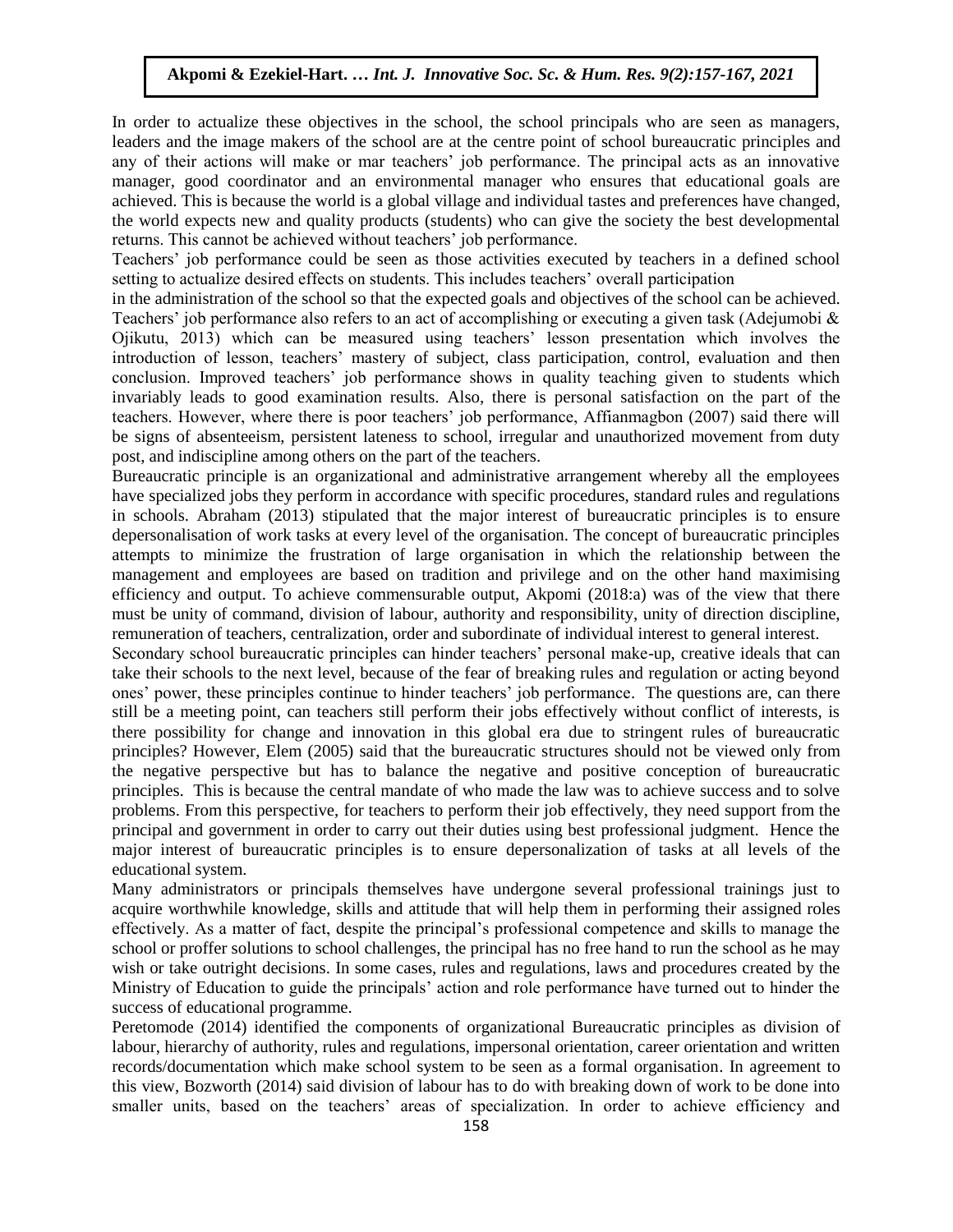effectiveness, division of labour in the school system implies that activities and duties could be mapped out for teachers' job performance. Ibara (2010) saw the principles of division of labour as a method of splitting each job into small units to enable teachers perform well. He also believed that teachers' job specialization and division of labour will increase efficiency, reduce teachers' boredom and respect hierarchy of authority.

Hierarchy of authority is principle that assists teachers and administrators in managing the institution effectively. The hierarchy of authority shows the chain of command and steps of subordinate/superior relationship in the organization. From the low level to the top level. It is a control and directive mechanism to ensure that competent people perform the right job at the right time. In terms of decision making, top management makes the overall decisions that are communicated to the principals and to the teachers. The rationale behind the establishment of this principle is for teachers' job performance in the overall school system. The principle of hierarchy of authority makes it possible for division of school into different units and sub-units that assist the teachers to identify their responsibilities with quality output.

Quality output, peace and order are maintained in every organization based on the level of rules and regulation guiding such organization. In the education system, there are formally established laws, policies and procedures that guide and direct everybody in the school system. Rules and regulations are very essential in the administration of schools because teachers in the school system come from different backgrounds, have different aspirations, interests, values, attitudes and should be managed for organizational productivity. Afangidah (2013) opined that to regulate behaviours of teachers, civil service rules, teachers' codes of conduct and traditional norms of the community are applied.

Okorie (2012) was of the view that to ensure uniformity and to regulate teachers' behaviour, there is heavy dependence on formal rules and procedures in bureaucratic organization. One major function of rules and regulation is that they apply equally to super-ordinate and subordinate, it also produces uniformity and reliability in workers behaviour. Any deviation from the rules attracts sanctions. Bureaucratic organization demands that everything in the school should be done based on impersonal and formal basis, not on emotional feelings and personal attachment. Principals are expected to relate equally to all teachers in the school.

#### **Statement of the Problem**

The realisations of school goals are heavily dependent on the school and the school leadership ability to coordinate the human and material resources and other environmental factors internal or external to the school. However, school as a bureaucratic organisation is expected to achieve maximum efficiency, effectiveness and quality output in all ramifications. Contrary to this, observations and research findings from the work of Muringani (2011) have identified bureaucratic ineffectiveness in schools because of its complexity with laws, procedures, rules, regulation, checks and balances in the process of school administration.

It is quite amazing that sometimes teachers are blamed by parents, principals, government and the general public for poor students' performance and ineffectiveness in students' administration without considering that teachers are guided by stringent rules from the government and the school authority. It is also important to stress that most education decisions are made by the higher authorities and teachers must implement the set rules directly or indirectly even when not convenient. Anything done by the teachers outside the rules will constitute a deviation and punishable by the authorities.

This is one of the problems confronting present day school administrators which perhaps have brought about the poor teachers' job performance. The classroom setting in Nigeria is generally criticized, among others for being too bureaucratic, too conservative for teachers' management. In developing nations like Nigeria, bureaucratic principles are basically linked with unnecessary red-tapism and inefficiency. This stigma has [undermined the functionality](https://www.projectwriters.ng/project-topic-critical-appraisal-legal-regime-copyirght-protection-nigeria-efficiency-enforcement/) of Bureaucratic principles in the third world countries. This has equally created doubts in the minds of many whether it is actually suitable for large organizations like the civil service or school as a formal organization. It is noticed in bureaucratic organizations like the school that the introduction of change and innovations or reasoning may not be encouraged because of stringent bureaucratic rules which must be complied with and which hinders the teachers' job performance.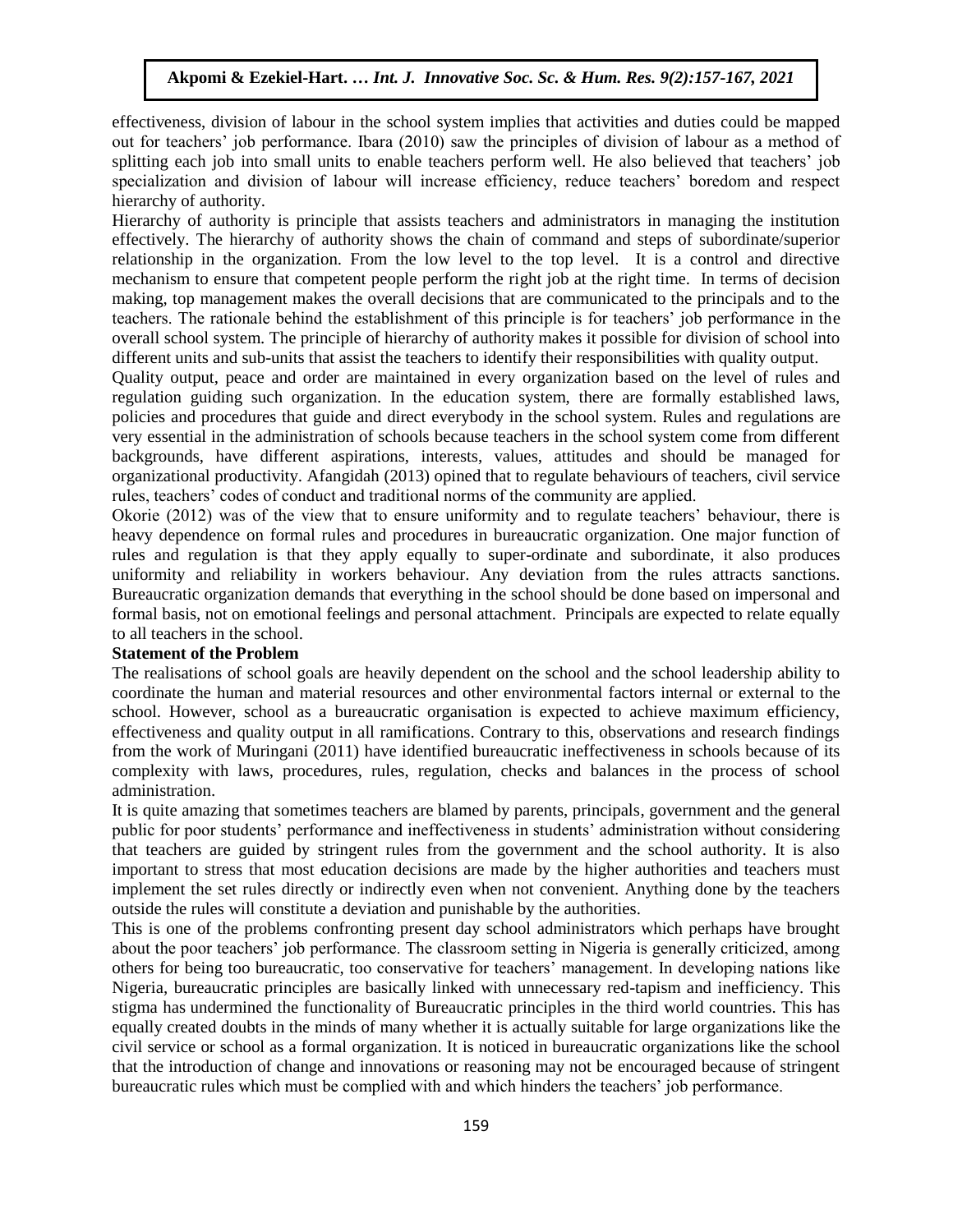Demonstration Secondary Schools in Rivers State are facing these rigid rules and policies. Experience has shown that teachers' job performance in these schools are declining due to red-tapism and stringent rules hence the researcher is bothered if the declining teachers' job performance in Demonstration Secondary Schools in Rivers State is predicted on bureaucratic principles.

#### **Purpose of the Study**

This study investigated bureaucratic principles and teachers' job performance in Demonstration Secondary Schools in Rivers State. Specifically, the study sought to:

- 1. Examine the extent division of labour predicts teachers' job performance in Demonstration Secondary Schools in Rivers State.
- 2. Find out the extent hierarchy of authority predicts teachers' job performance in Demonstration Secondary Schools in Rivers State.
- 3. Identify the extent rules and regulations predict teachers' job performance in Demonstration Secondary Schools in Rivers State.
- 4. Assess the extent bureaucratic principles (division of labour, hierarchy of authority and rules and regulations) jointly predict teachers' job performance in Demonstration Secondary Schools in Rivers State.

## **Research Questions**

The following research questions guided the study

- 1. To what extent does division of labour predict teachers' job performance in Demonstration Secondary Schools in Rivers State?
- 2. To what extent does hierarchy of authority predict teachers' job performance in Demonstration Secondary Schools in Rivers State?
- 3. To what extent do rules and regulations predict teachers' job performance in Demonstration Secondary Schools in Rivers State?
- 4. To what extent do bureaucratic principles (division of labour, hierarchy of authority and rules and regulations) jointly predict teachers' job performance in Demonstration Secondary Schools in Rivers State?

## **1.5 Hypotheses**

The following null hypotheses were tested at 0.05 level of significance in this study

- 1. Division of labour does not significantly predict teachers' job performance in Demonstration Secondary Schools in Rivers State.
- 2. Hierarchy of authority does not significantly predict teachers' job performance in Demonstration Secondary Schools in Rivers State.
- 3. Rules and regulations do not significantly predict teachers' job performance in Demonstration Secondary Schools in Rivers State.
- 4. Bureaucratic principles (division of labour, hierarchy of authority and rules and regulations) do not significantly predict teachers' job performance in Demonstration Secondary Schools in Rivers State

#### **Theoretical Framework**

This research work is anchored on Max Weber's 1947 bureaucracy theory as cited in (Hoy & Miskel, 2013) Max Weber was a German sociologist who believed that bureaucracy is the most efficient and rational model private businesses and public offices could operate. Weber's theory prioritizes efficiency which is a necessary best practice for leaders to implement. His theory of management, also called the bureaucratic theory, stressed strict rules and a firm distribution of power. His theory provided room for efficiency for today's school administrators, most of whom are open to new ideas and flexible work arrangements with good leadership style.

Precision, speed, unambiguity, knowledge of files, continuity, discretion, unity, strict subordination, reduction of friction and of material, and personal costs, these are raised to the optimum point in the strictly bureaucratic school administration. Weber believed that bureaucracy was the most efficient way to set up and manage an organization, and absolutely necessary for larger institutions to achieve maximum productivity with many employees and tasks. In an ideal bureaucracy, everyone is treated equal and work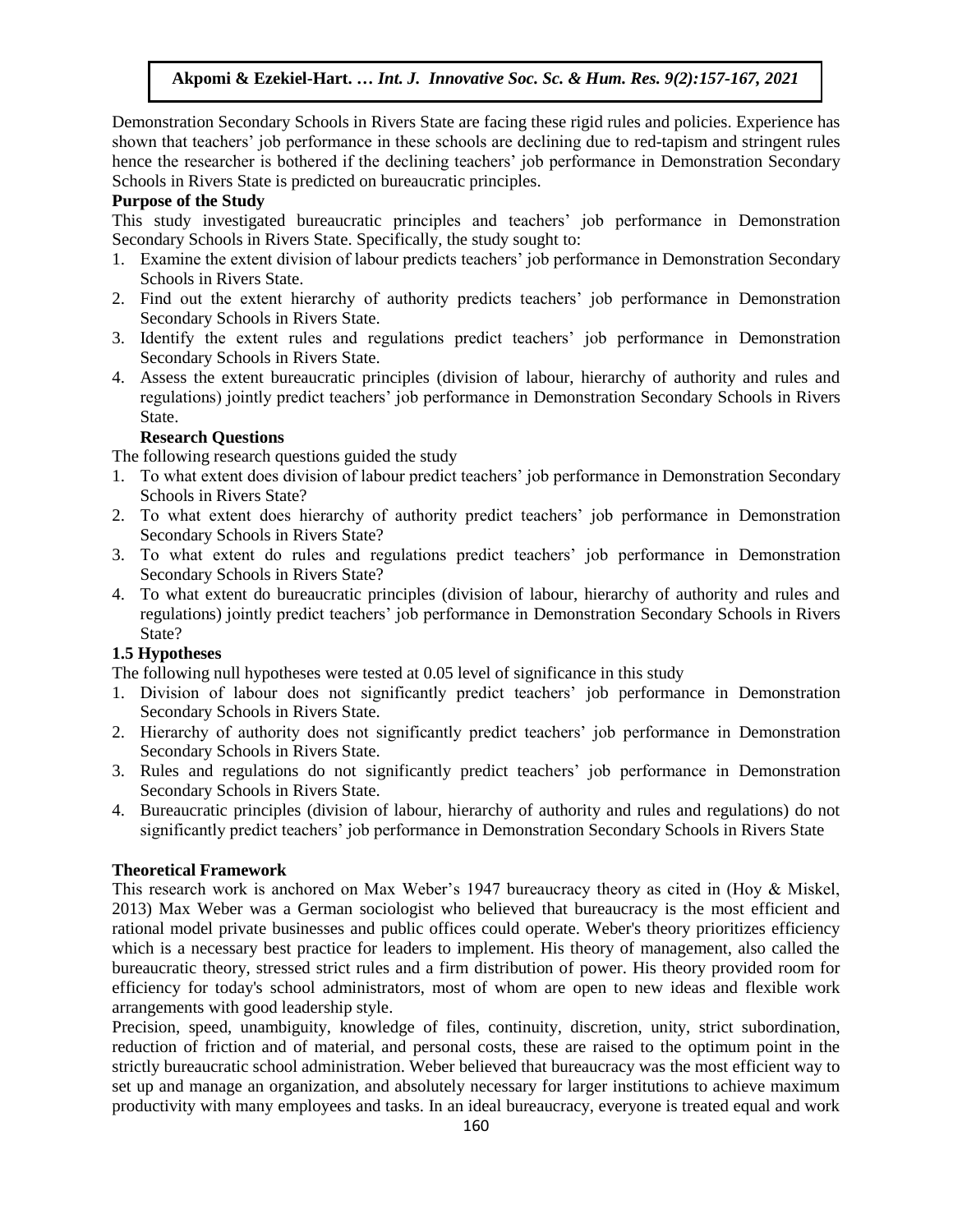responsibilities are clearly divided by each teams' areas of expertise. A well-defined hierarchical responsionities are clearly divided by each teams areas of experience. It went defined included in management system supports this, providing clear lines of communication and division of labor based on the layer of management one works in. Advancement in the school system is determined solely on qualifications and achievements rather than personal connections. Weber believed the work environment should be professional and impersonal, work relationships are strongly discouraged. Overall, Weber's ideal bureaucracy favors efficiency, uniformity and a clear distribution of power in Demonstration ideal Secondary Schools.

#### **METHODOLOGY**

The design of the study is correlation design; the research was conducted in Rivers State of Nigeria. The population of this study comprised all the 6 Demonstration Secondary Schools under the following higher institutions Ignatius Ajuru University of Education Rumuolumeni, Rivers State University Nkpolu, Oroworukwo, Federal College of Education Technical Omoku, University of Port Harcourt, Port Harcourt, Ken Saro Wiwa Polytechnic Bori and Captain Elechi Amadi Polytechnic Rumuola Port Harcourt, Rivers State. These schools have a total of three hundred and ninety-seven (397) teachers. The entire population of 397 teachers was for the study. It was a census study as the entire population was studied due to manageable number. Therefore, there was no sampling for the study. The instrument for data collection was titled: Bureaucratic Principles and Teachers' Job Performance Scale (BPTJPS). The instrument was validated by 3 experts in the field of educational management and measurement and evaluation. The internal consistency of the instrument was established through the application of Cronbach Statistic. The researcher administered 30 copies of the instrument once to 30 public senior secondary school teachers in Rivers State who share the same characteristics. The reliability coefficients are as follows: Bureaucratic principles and Teachers' Job Performance scale was 0.82. The subscale of division of labour was 0.78, hierarchy of authority was 0.81, rules and regulations was 0.77. In all, 397 copies of the instrument administered, 385 copies were retrieved which represented 97% success. Simple regression analysis was used to answer research questions one to six  $(1-4)$ , while multiple regression was used to answer research question seven (4). Hypotheses one to six (1-3), were tested using z-test associated with simple regression and hypotheses seven (4) was tested with ANOVA associated with multiple regression using statistical package of social science (SPSS).

Elendu (2010) guide for interpreting nature of the prediction was adopted. Thus:

- 0.00 0.19 or 0%--19% Very low extent
- 0.20 0.39 or 20%--39% Low extent
- 0.40 0.49 or 40%--49% Moderate extent
- 0.50 0.79 or 50%--79% High extent
- 0.80 1.00 or 80%--100% Very High extent

#### **PRESENTATION OF DATA**

**Research question 1:** *To what extent does division of labour predict teachers' job performance in Demonstration Secondary Schools in Rivers State?*

# **Table 1: Simple regression on the extent division of labour predicts teachers' job performance in Demonstration Secondary Schools in Rivers State.**

| Model |      | R Square |     | Adjusted R Square Std. Error of the Estimate |
|-------|------|----------|-----|----------------------------------------------|
|       | )98ª | 206      | 006 | 2.83664                                      |

a. Predictors: (Constant), division of labour

Table 1 revealed that the regression correlation coefficient (R) was 0.098 while the R square and adjusted R square were .206 and .006 respectively. The coefficient of determinism was calculated to be 20.6%. This showed that division of labour predicted 20.6% of teachers' job performance in Demonstration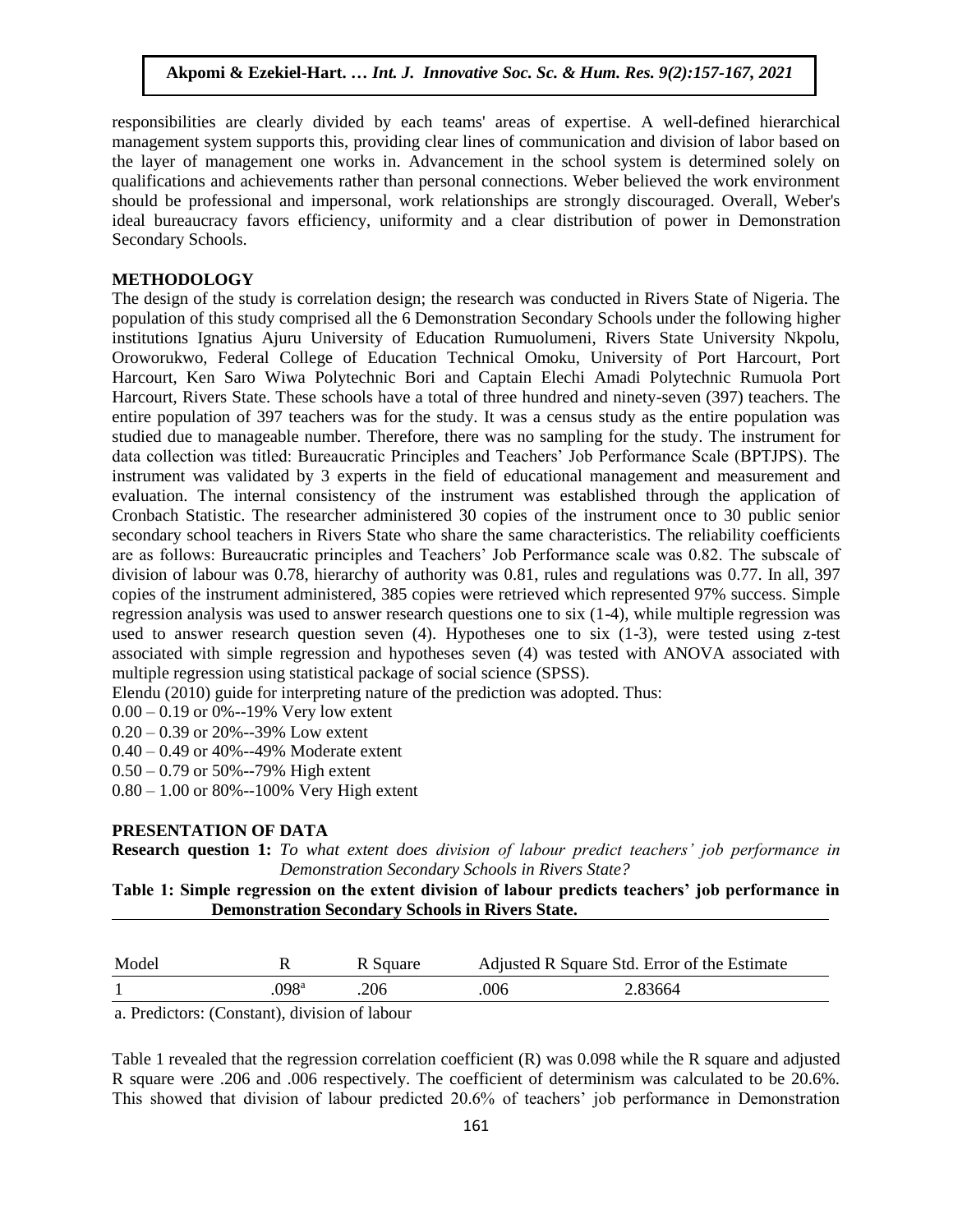Secondary Schools in Rivers State. This means there was low extent of prediction of division labour on teachers' ich performance teachers' job performance.

**Research question 2:** *To what extent does hierarchy of authority predict teachers' job performance in Demonstration Secondary Schools in Rivers State?*

# Table 2: Simple regression on the extent hierarchy of authority predict teachers' job performance **in Demonstration Secondary Schools in Rivers State**

| Model |                | R Square | Adjusted R Square Std. Error of the Estimate |  |
|-------|----------------|----------|----------------------------------------------|--|
|       | $.518^{\circ}$ | .268     | .2662.43839                                  |  |

a. Predictors: (Constant), hierarchy of authority

Table 2 revealed that the regression correlation coefficient (R) was 0.518 while the R square and adjusted R square were .268 and .266 respectively. The coefficient of determinism was calculated to be 26.8%. This showed that hierarchy of authority predicted 26.8% of teachers' job performance in Demonstration Secondary Schools in Rivers State. This means there was low extent of prediction of hierarchy of authority on teachers' job performance in Demonstration Secondary Schools in Rivers State.

**Research question 3:** *To what extent do rules and regulations predict teachers' job performance in Demonstration Secondary Schools in Rivers State?*

## **Table 3: Simple regression on the extent rules and regulations predict teachers' job performance in Demonstration Secondary Schools in Rivers State**

| Model |               |       |       | R Square Adjusted R Square Std. Error of the Estimate |
|-------|---------------|-------|-------|-------------------------------------------------------|
|       | $446^{\circ}$ | - 199 | - 197 | 2.55062                                               |

a. Predictors: (Constant), rules and regulations

Table 3 revealed that the regression correlation coefficient (R) was 0.446 while the R square and adjusted R square were .199 and .197 respectively. The coefficient of determinism was calculated to be 19.9%. This showed that rules and regulations predicted 19.9% of teachers' job performance in Demonstration Secondary Schools in Rivers State. This means there was low extent of prediction of rules and regulations on teachers' job performance in Demonstration Secondary Schools in Rivers State.

**Research question 4:** *To what extent do bureaucratic principles (division of labour, hierarchy of authority and rules and regulations) jointly predict teachers' job performance in Demonstration Secondary Schools in Rivers State?*

#### **Table 4: Multiple regression on the extent bureaucratic principles predict teachers' job performance in Demonstration Secondary Schools in Rivers State**

| Model |                  | R Square | Adjusted R Square Std. Error of the Estimate |         |
|-------|------------------|----------|----------------------------------------------|---------|
|       | 708 <sup>a</sup> | .502     | .492                                         | 2.02805 |

a. Predictors: (Constant), division of labour, rules and regulations, hierarchy of authority,

Table 4 revealed that the regression correlation coefficient (R) was 0.708 while the R square and adjusted R square were .502 and .492 respectively. The coefficient of determinism was calculated to be 50.2%.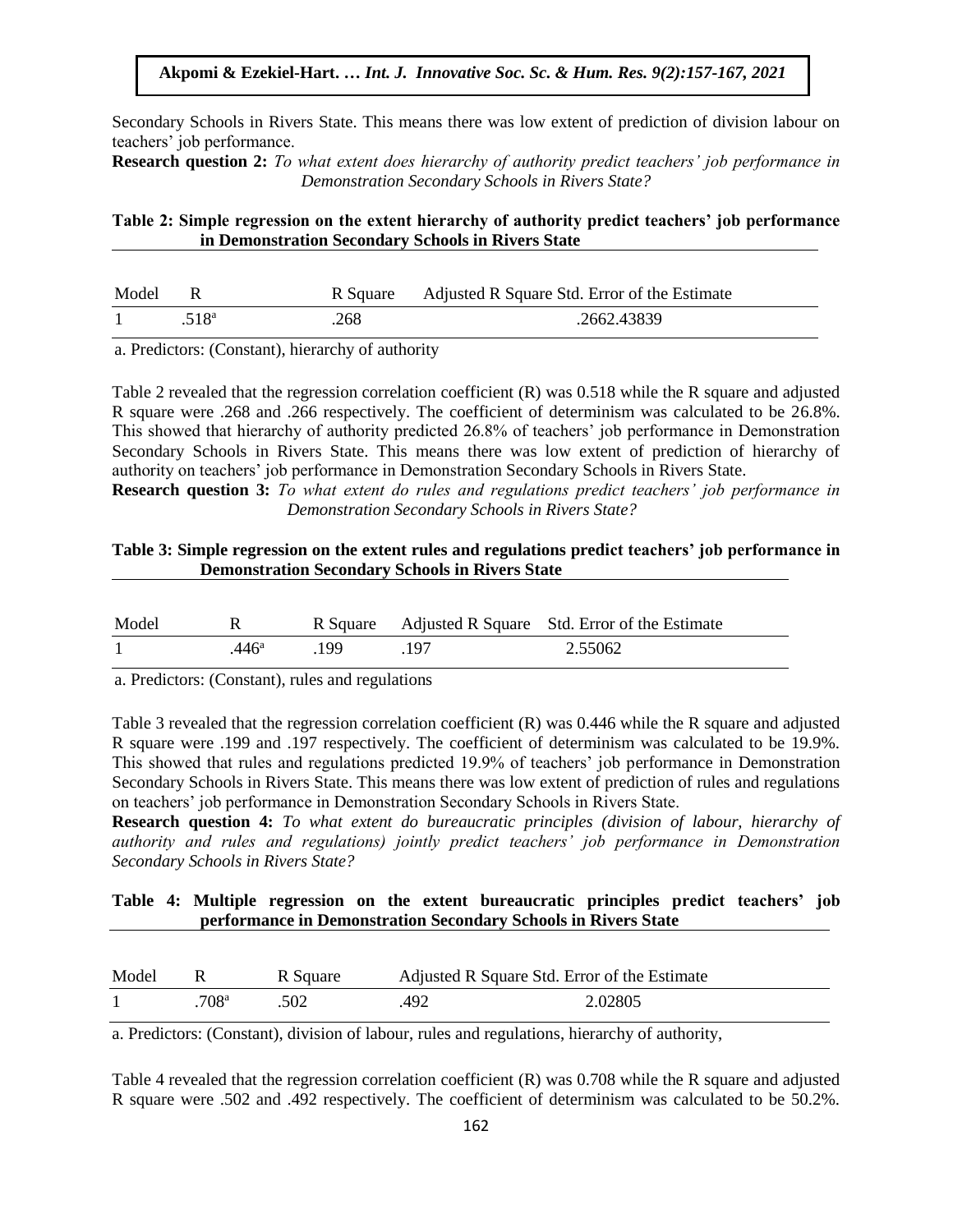This showed that bureaucratic principles (division of labour, hierarchy of authority and rules and regulations) jointly predicted 50.2% of teachers' job performance in Demonstration Secondary Schools in Rivers State. This means there was high extent of joint prediction of bureaucratic principles on teachers' job performance in Demonstration Secondary Schools in Rivers State.

#### **Test of Hypotheses**

Hypothesis 1: Division of labour does not significantly predict teachers' job performance in Demonstration Secondary Schools in Rivers State

## **Table 5: z-test associated with simple regression on the independent prediction of division of labour on teachers' job performance**

| Model |                    |     |          |        | Unstandardized<br>Coefficients | Standardized<br>Coefficients |          | p-value | Decision               |
|-------|--------------------|-----|----------|--------|--------------------------------|------------------------------|----------|---------|------------------------|
|       |                    | Df  | F. ratio | B      | Std. Error                     | Beta                         | z        | Sig.    |                        |
|       | (Constant)         | 384 | 3.032    | 36.305 | .766                           |                              | 47.384   | .000    | Hypothesis<br>rejected |
|       | division of labour |     |          | .039   | .023                           | .098                         | $-7.741$ | .000    |                        |

a. Dependent Variable: teachers' job performance

Table 5 revealed that the regression analysis showed that scores of division of labour significantly predicted scores of teachers' job performance as degrees of freedom were 1 and 384, F-ratio was 3.032, standard beta value and z-test were .098 and -7.741. The p-value of .000 is below the level of significance of 0.05 therefore, the null hypothesis is rejected. By implication, division of labour significantly predicted teachers' job performance in Demonstration Secondary Schools in Rivers State.

**Hypothesis 2:** Hierarchy of authority does not significantly predict teachers' job performance in Demonstration Secondary Schools in Rivers State.

## **Table 6: z-test associated with simple regression on the independent prediction of hierarchy of authority on teachers' job performance**

|                        |     |         |         | Unstandardized<br>Coefficients | Standardized<br>Coefficients |           | p-value | Decision                      |
|------------------------|-----|---------|---------|--------------------------------|------------------------------|-----------|---------|-------------------------------|
| Model                  | Df  | F-ratio |         | Std. Error                     | <b>B</b> eta                 |           | Sig.    |                               |
| (Constant)             | 384 | .286    | 59.960  | 2.091                          |                              | 28.669    | .000    | <b>Hypothesis</b><br>rejected |
| Hierarchy of authority |     |         | $-.617$ | .058                           | .518                         | $-10.710$ | .000    |                               |

a. Dependent Variable: teachers' job performance

Table 6 revealed that the regression analysis showed that scores of hierarchy of authority significantly predicted scores of teachers' job performance as degrees of freedom were 1 and 384, F-ratio of .286, standard beta value and z-test were .518 and -10.710. The p-value of 0.000 is below the level of significance of 0.05 therefore, the null hypothesis is rejected. By implication, hierarchy of authority significantly predicted teachers' job performance in Demonstration Secondary Schools in Rivers State.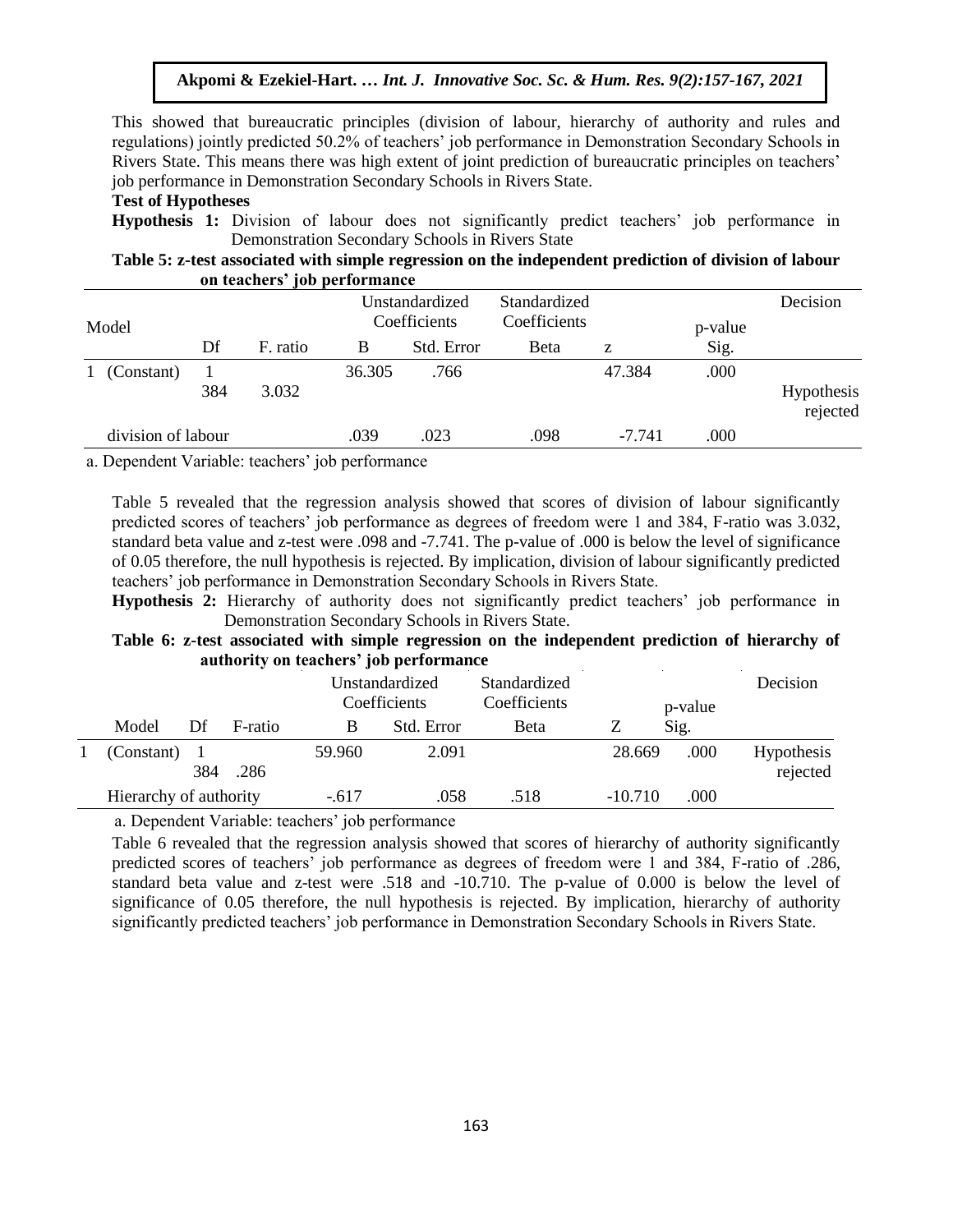**Hypothesis 3:** Rules and regulations do not significantly predict teachers' job performance in Demonstration Secondary Schools in Rivers State.

|  |                                          |  |  | Table 7: z-test associated with simple regression on the independent prediction of rules and |  |  |
|--|------------------------------------------|--|--|----------------------------------------------------------------------------------------------|--|--|
|  | regulations on teachers' job performance |  |  |                                                                                              |  |  |

|                       |     |         | Unstandardized<br>Coefficients | Standardized<br>Coefficients |      | p-value  | Decision |                        |
|-----------------------|-----|---------|--------------------------------|------------------------------|------|----------|----------|------------------------|
| Model                 | Df  | F-ratio | B                              | Std. Error                   | Beta | z        | Sig.     |                        |
| (Constant) 1<br>1     | 384 | 77.886  | 53.341                         | 1.788                        |      | 29.828   | .000     | Hypothesis<br>rejected |
| Rules and regulations |     |         | $-437$                         | .049                         | .446 | $-8.825$ | .000     |                        |

a. Dependent Variable: teachers' job performance

Table 7 revealed that the regression analysis showed that scores of rules and regulations significantly  $\frac{1}{2}$ predicted scores of teachers' job performance as degrees of freedom were 1 and 384, F-ratio of 77.886, standard beta value and z-test were .446 and -8.825. The p-value of 0.000 is below the level of significance of 0.05 therefore, the null hypothesis is rejected. By implication, rules and regulations significantly predicted teachers' job performance in Demonstration Secondary Schools in Rivers State. significantly predicted teachers job performance in Demonstration Secondary Schools in Rivers State.<br>**Hypothesis** 4: Bureaucratic principles (division of labour, hierarchy of authority, rules and regulations, impersonal orientation, career orientation and written documentation) do not significantly jointly predict teachers' job performance in Demonstration Secondary Schools in Rivers State.

|  |                                         |  |  |  |  | Table 8: ANOVA associated with multiple regression on the joint prediction of bureaucratic |
|--|-----------------------------------------|--|--|--|--|--------------------------------------------------------------------------------------------|
|  |                                         |  |  |  |  |                                                                                            |
|  | principles on teachers' job performance |  |  |  |  |                                                                                            |

| Model |            | Sum of Squares | Df  | Mean Square | F      | p-value<br>Sig.   | Decision                      |
|-------|------------|----------------|-----|-------------|--------|-------------------|-------------------------------|
|       | Regression | 1276.175       |     | 212.696     | 51.713 | .000 <sup>a</sup> | <b>Hypothesis</b><br>rejected |
|       | Residual   | 1266.797       | 379 | 4.113       |        |                   |                               |
|       | Total      | 2542.971       | 390 |             |        |                   |                               |

a. Predictors: (Constant), division of labour, hierarchy of authority and rules and regulations,

b. Dependent Variable: teachers' job performance

Table 8 revealed that the regression analysis showed that scores of bureaucratic principles significantly predicted scores of teachers' job performance as degrees of freedom were 3 and 379 with F ration value of 51.713. The significant value of 0.00 is less than the level of significance of 0.05 therefore, the hypothesis was rejected. By implication, bureaucratic principles (division of labour, hierarchy of authority and rules and regulations) significantly jointly predicted teachers' job performance in Demonstration Secondary Schools in Rivers State.

#### **DISCUSSION**

#### **Division of Labour and Teachers' Job Performance**

The finding of the study revealed that division of labour predicted teachers' job performance by 20.6% in Demonstration Secondary Schools in Rivers State. The above premise provided a logical explanation for high teachers' job performance in Demonstration Secondary Schools in Rivers State. This is in agreement with Ajuzieogu (2008) who stated that one of the benefits of division of labour is that it provides room for specialization and professionalism. The employees became creative and innovative as they master patterns of productivity. The utilization of jobs make employees feel encourage, and because they are exposed to learning one thing at a time before putting in their creative ideas. Teoh, Sathiamoorthy and Chua (2019) added that division of labour and specialisation improve productivity because it makes employees to concentrate on their area of training and focused on the assign duties.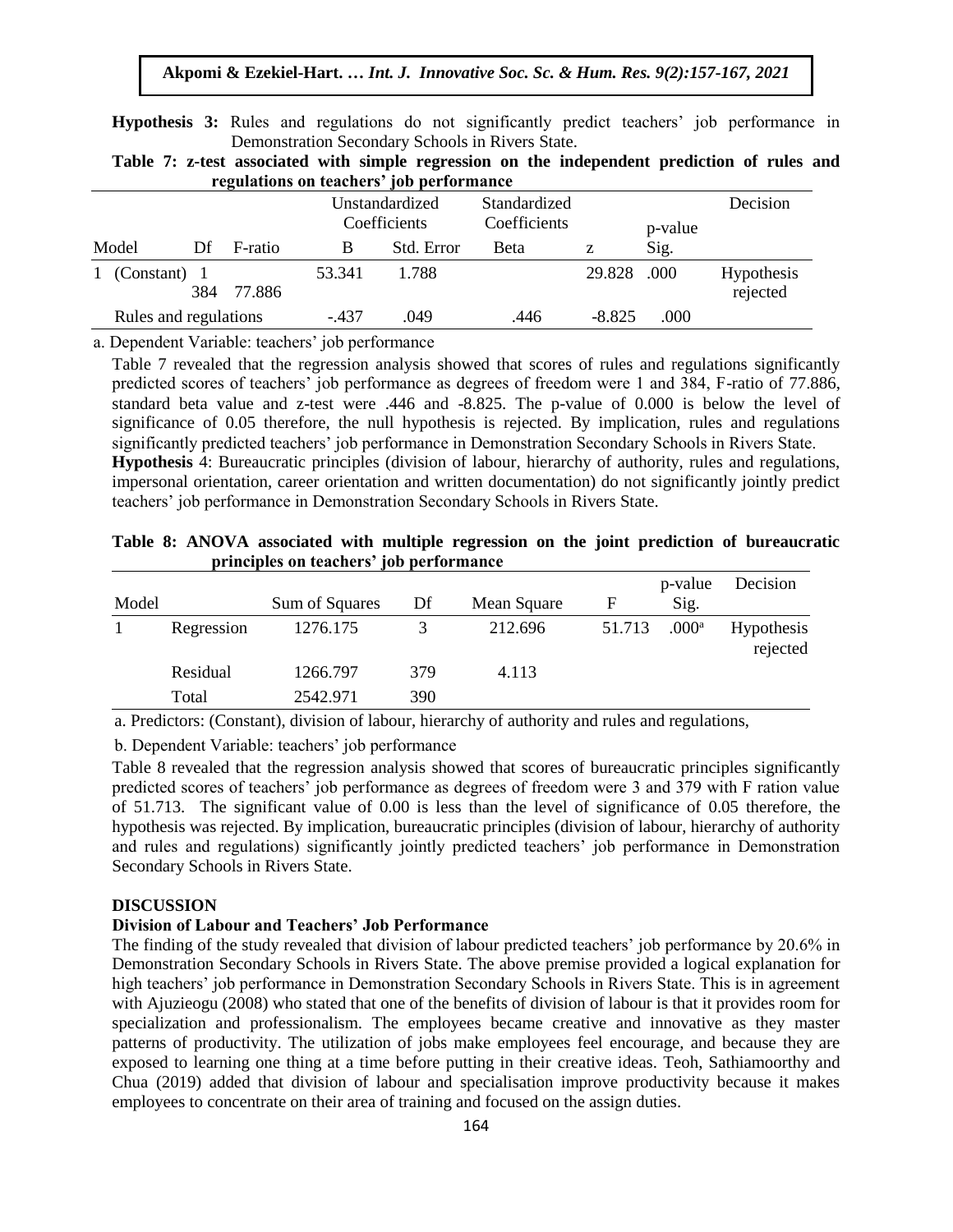Okorie (2012:74) supported the above analysis, that "division of labour and specialisation lead to constant activity which increases productivity and innovation". She was of the view that it encourages teachers to activity which increases productivity and innovation". She was of the view that it encourages teachers to master the scheme of work, textbooks and notes of lessons in a particular subject area for years, and this makes teachers to be productive, professional and creative. Ibara (2010) admitted that principles of division of labour is a method of splitting each table into small units and that individual are to work according to specialisation. Therefore, division of labour significantly predicted teachers' job performance in Demonstration Secondary Schools in Rivers State

## **Hierarchy of Authority and Teachers' Job Performance**

The finding of the study revealed that hierarchy of authority predicted teachers' job performance by 26.8% in Demonstration Secondary Schools in Rivers State. This is in agreement with Afangideh (2004) who believed that the pyramidal hierarchy of authority in organizations improves communication, fosters bureaucratic respect, creativity and innovation and it encourages systematic skills of the real situation. Files and documents have to pass through all the necessary stages, processed and endorsed by the appropriate authorities and officers before the final decision is taken. Udoh (2008) said that Principals or heads of schools' exercise independence and freedom which heads of secondary schools enjoyed matters as staffing clerical officers, finance, control of teachers and use of school building.

However, the school system has organizational structure, or framework which guide and direct the principals, they receive laws and implement those laws, they communicate to the ministry and disseminate the information to their sub-ordinates. The principals follow a due process in handling any matter, no matter how urgent the case might be. He cannot act on his own power and any action taken by him constitutes a deviation which leads to sanction which might hinder teachers' job performance. The hierarchy of authority shows the chain of command and steps of subordinate/superior relationship in the organization. From the low level to the top level, it is a control and directive mechanism to ensure that competent people perform the right job and at the right time. In terms of decision making, the top management makes the overall decisions that are communicated to the middle level management and to the operative management. The rationale behind the establishment of this principle is to achieve efficiency and effectiveness in the management of both human and material resources in schools.

Peretomode (2014) opined that positions of offices in school set-up are organized and arranged in form of pyramid. The principal who is at the top pyramid must recognize the line of authority accordingly in other to achieve great success in performing his assigned duties. Afangidah (2014) was of the view that hierarchy of authority allows for a graduation of authority starting with the administrative post and ending with cooperative workers. Therefore, hierarchy of authority significantly predicted teachers' job performance in Demonstration Secondary Schools in Rivers State.

#### **Rules and Regulations and Teachers' Job Performance**

The finding of the study revealed that rules and regulations predicted teachers' job performance by 19.9% in Demonstration Secondary Schools in Rivers State. This is in agreement with Okorie (2012: 16) who identified that "one important function of rules and regulation is that they can be applied equally to superiors and subordinates, thereby providing a sense of egalitarianism among the employee". However, the excessive application of rules and regulations in school organization can lead to conflicts, frustration, over dependence on rules and regulations as well as promoting bureaucratic red-tapism, stagnation, inability to adapt to change, excessive delay in decision making because of following procedures and due process.

The principal treat everybody equally, without given attention to those who have emotional challenges. Strict adherence to rules and regulation tends to breed resistance to change and innovation; communication problem, delay in decision making because of conformity to rules and regulation. Peretomode (2014) put it that school rules and regulations spell out the rights and duties inherent in each position, ensure uniformity and stability of employees' actions. Rules and regulation play a vital role in the administration of schools, it guides the official decisions and actions of principals. In support of the above assertion, Ehiodo (2006) opined that rules and regulations are not made for any particular individual rather for the post and offices that are created in that organization. Rules ensure uniformity and regulate the actions of employers and employees, creating cordial relationship among institutional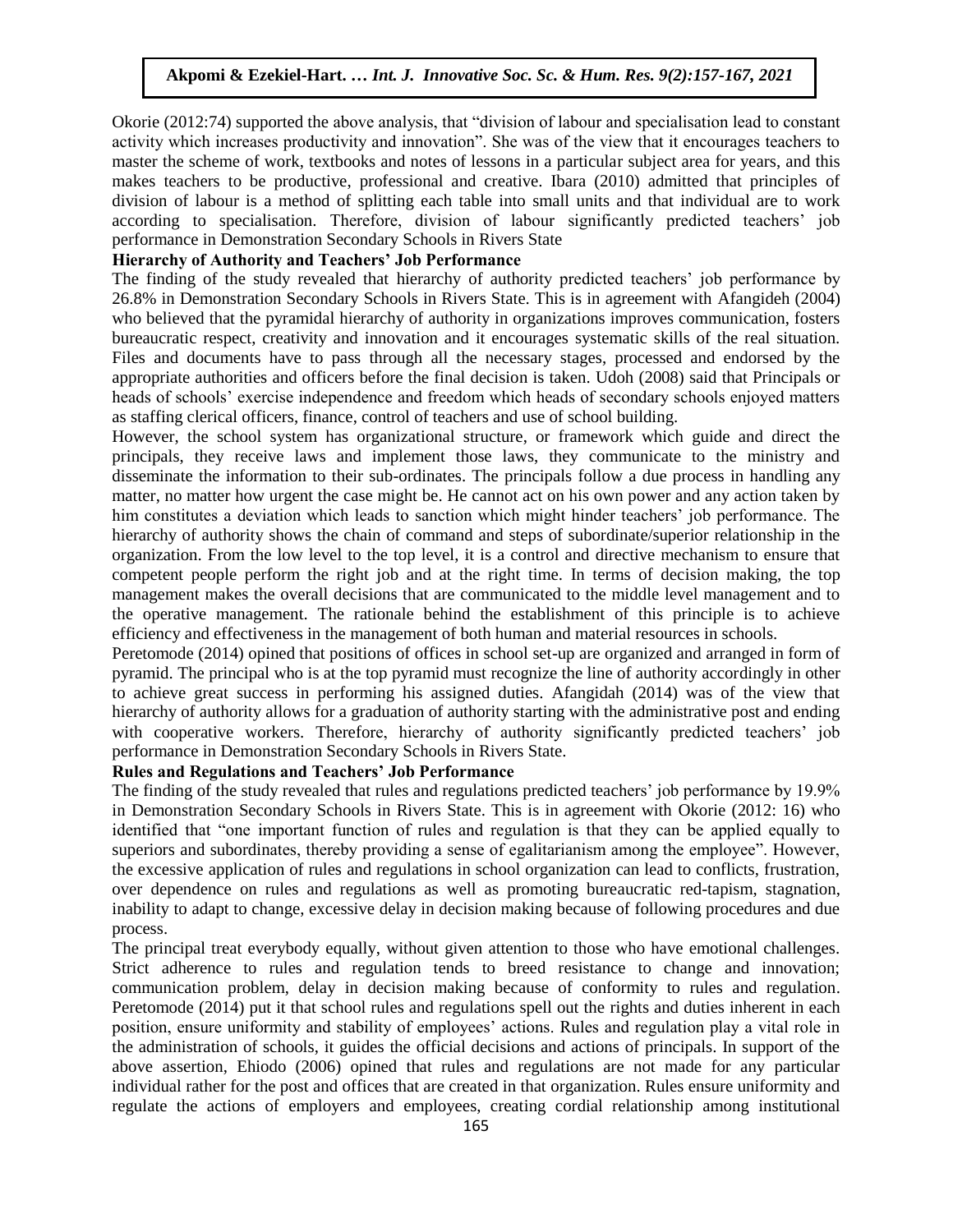members. Therefore, rules and regulations significantly predicted teachers' job performance in Demonstration Secondary Schools in Rivers State.

#### **CONCLUSION**

Based on the research finding, bureaucratic principles (division of labour, hierarchy of authority and rules and regulations) jointly predicted teachers' job performance by 50.2% and also significantly jointly predicted teachers' job performance in Demonstration Secondary Schools in Rivers State.

#### **Educational implications**

The study has established that bureaucratic principles (division of labour, hierarchy of authority and rules and regulations) jointly predicted teachers' job performance by 50.2%. The implications are that components of bureaucratic principles such as division of labour, hierarchy of authority and rules and regulations, enhance school effectiveness through teachers' job performance.

#### RECOMMENDATIONS

Based on the findings, the following recommendations are proffered:

- 1. School management committee in Demonstration Secondary Schools should lay emphasis on division of labour to promote teachers' job performance and professionalism.
- 2. Newly employed teachers should be given orientation and provided with organogram showing the hierarchy of authority in Demonstration Secondary Schools to enable them respect school authorities.
- 3. School rules and regulations should be in a document format to all teachers for their perusal, keeps and emphasized during orientations exercises.
- 4. Therefore, division of labour, hierarchy of authority and rules and regulations should be emphasized by the school management in order to achieve teachers' job performance in Demonstration Secondary Schools.

#### **REFERENCES**

Abraham, N. M. (2013). Educational administration in Nigeria. Port Harcourt: Pam Unique.

- Adejumobi, F.T. & Ojikutu, R.K. (2013). School climate and teacher job performance in Lagos State, Nigeria. *Discourse Journal of Educational Research. 1 (2) 26-36.*
- Afangideh, S.T. (2004). Bureaucracy and primary school effectiveness in Akwa-Ibom State. Unpublished M.Ed. thesis, Department of Educational Management, University of Port Harcourt.
- Afangideh, S.T. (2013). Bureaucracy in school administration. In J.D. Asodike, J. M. Ebong, S.O, Oluwuo & N. M. Abraham (eds) *Contemporary administrative and teaching issues in Nigeria schools*. Owerri: Alphabet .
- Affianmagbon, B. E. (2007). *Educational supervision*. Owerri: International University Press.
- Ajuzieogu, C.A. (2008). Bureaucratic impediment to principal's role performance in secondary schools in Abia State Unpublished MED thesis. Department of Educational Management, University of Port Harcourt.
- Akpomi, M. E. (2018:a). Utilisation-focused human resources management in business and education. Isolo: Divinetone Publishers
- Akpomi, M. E. (2018:b). Organizing & managing the office in contemporary times. Isolo: Divinetone Publishers
- Bozworth, C. G. (2014). *Challenges and choices: Time effectiveness-prioritizing your time*. Fro[mhttp://extension.missouri.edu/p/GH 6653](http://extension.missouri.edu/p/GH%206653)
- Ehiodo C. C. (2006). *Public administration in Nigeria*. Aba: Excel .
- Elem, J. I. (2005).*Sociological studies*. Aba: Assemblies of God Press.
- Elendu, I. C. (2010).*Fundamentals of Research and Statistics for students in human kinetics and other disciplines* (77). Port Harcourt : Glory of the latter
- Ibara, E.C. (2010). *Perspectives in educational administration*. Port Harcourt: Harey.